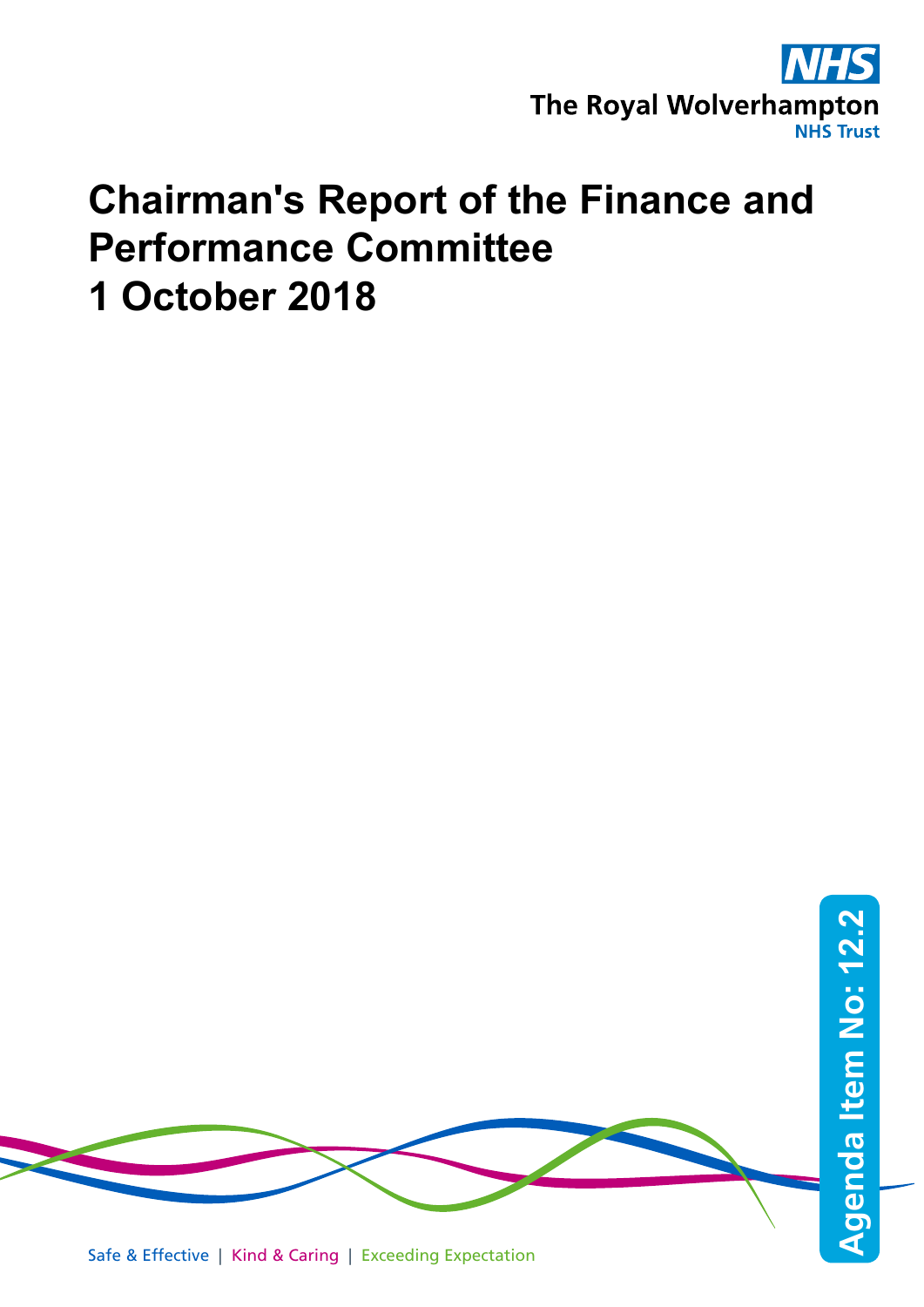## **ASSURANCE/ESCALATION Report of the Finance and Performance Committee**

| <b>PREPARED BY</b>                                                                         | Chairman of the Finance and Performance Committee                                                                           |   |  |
|--------------------------------------------------------------------------------------------|-----------------------------------------------------------------------------------------------------------------------------|---|--|
| <b>DATE PREPARED</b>                                                                       | 19 <sup>th</sup> September 2018                                                                                             |   |  |
| <b>SUBJECT</b>                                                                             | Chairman's Summary Report                                                                                                   |   |  |
| <b>PURPOSE</b>                                                                             | To provide assurance to the Board in relation to all delegated responsibilities of the Finance and<br>Performance Committee |   |  |
| <b>STRATEGIC OBJECTIVE</b>                                                                 |                                                                                                                             |   |  |
| <b>OVERVIEW OF</b>                                                                         | CQC STANDARDS (For Use of Resources)                                                                                        | X |  |
| <b>ASSURANCE</b>                                                                           | <b>NHSLA</b>                                                                                                                |   |  |
| <b>THEMES/INDICATORS</b><br><b>OTHER REGULATORY STANDARDS - Statutory Financial Duties</b> |                                                                                                                             | X |  |
| <b>HIGHLIGHTED IN THE</b>                                                                  | NATIONAL GUIDANCE/NATIONAL AUDITS                                                                                           | x |  |
| <b>REPORT</b>                                                                              | <b>EXTERNAL REVIEWS</b>                                                                                                     | x |  |
|                                                                                            | <b>INTERNAL REVIEWS</b>                                                                                                     | x |  |
|                                                                                            | <b>CLINICAL OUTCOMES</b>                                                                                                    |   |  |
|                                                                                            | TRENDS/RECURRENT THEMES                                                                                                     |   |  |
|                                                                                            | <b>CLINICAL EFFECTIVENESS</b>                                                                                               |   |  |
|                                                                                            | <b>BAF/RISK REGISTERS</b>                                                                                                   | X |  |

### **1) Current report - Emerging issues for report (summarise issues or information impacting on the area/compliance/ indicator)**

| <b>Assurance</b>                    | <b>Specific Item/issue</b>                                                                                                                           | <b>Summary of Assurance (internal or External)</b>                                                                                                                                                     |                                                                                                                                                                                                                                                                                                                                                                                                                              | <b>Outcome</b>                                             |
|-------------------------------------|------------------------------------------------------------------------------------------------------------------------------------------------------|--------------------------------------------------------------------------------------------------------------------------------------------------------------------------------------------------------|------------------------------------------------------------------------------------------------------------------------------------------------------------------------------------------------------------------------------------------------------------------------------------------------------------------------------------------------------------------------------------------------------------------------------|------------------------------------------------------------|
| Theme/In                            | <b>Reviewed</b>                                                                                                                                      | Positive                                                                                                                                                                                               | Negative                                                                                                                                                                                                                                                                                                                                                                                                                     | and any on-                                                |
| dicator                             |                                                                                                                                                      |                                                                                                                                                                                                        |                                                                                                                                                                                                                                                                                                                                                                                                                              | going risk                                                 |
| <b>Board Assurance Framework</b>    | Cost Improvement<br>Programme (CIP)<br>achievement.<br>In support of SR9 on<br>the BAF (that there is<br>a failure to deliver<br>the recurrent CIP). | The Trust has identified an<br>element of vacancies that can<br>be identified as recurrent CIP<br>Continuing work to develop<br>PID pipeline<br>The Clinical Excellence<br>programme is well supported | In month five the Trust has achieved<br>£3.111m of CIP which is an under<br>recovery of £2.671m against the CIP<br>plan of £5.782m. In addition of the<br>CIP delivered there is a £2.451m<br>recurrent full year effect against the<br>planned £15.0m and £4.317m Non<br>recurrent against a £10.0m plan.<br>Given the gap in recurrent CIP<br>delivered compared to target the<br>committee maintained the risk as<br>red. | <b>Initial risk is</b><br>rated red<br>and remains<br>red. |
| <b>Board Assurance</b><br>Framework | Mid Staffordshire<br>FT transaction.<br>In support of SR9 on<br>the BAF (that the<br>underlying deficit in<br>the medium term is<br>not eliminated). | The Trust has received<br>payment for 2017/18                                                                                                                                                          | An invoice for 2018/19 has been<br>raised and the Trust continues to<br>pursue payment.<br>This is being escalated.                                                                                                                                                                                                                                                                                                          | Initial in year<br>score<br>amber.                         |
| <b>Board Assurance</b><br>Framework | Loss of Emergency<br>Admissions Income.<br>In support of SR9 on<br>the BAF                                                                           | The Trust has agreed a<br>risk/gain share agreement<br>with Staffordshire CCGs<br>including MRET and is in<br>discussions with<br>Wolverhampton CCG to adopt<br>this model.                            | The Trust lost a significant amount of<br>income through its revised pathways<br>of care that appropriately ensured the<br>Trust did not admit some patients.<br>The estimated loss of this revised<br>pathway was £4.8M in 2016/17.<br>The Trust is now re- submitting a case<br>for the Frailty/ambulatory care unit to<br>be funded.                                                                                      | Initial risk is<br>rated amber<br>and remains<br>amber.    |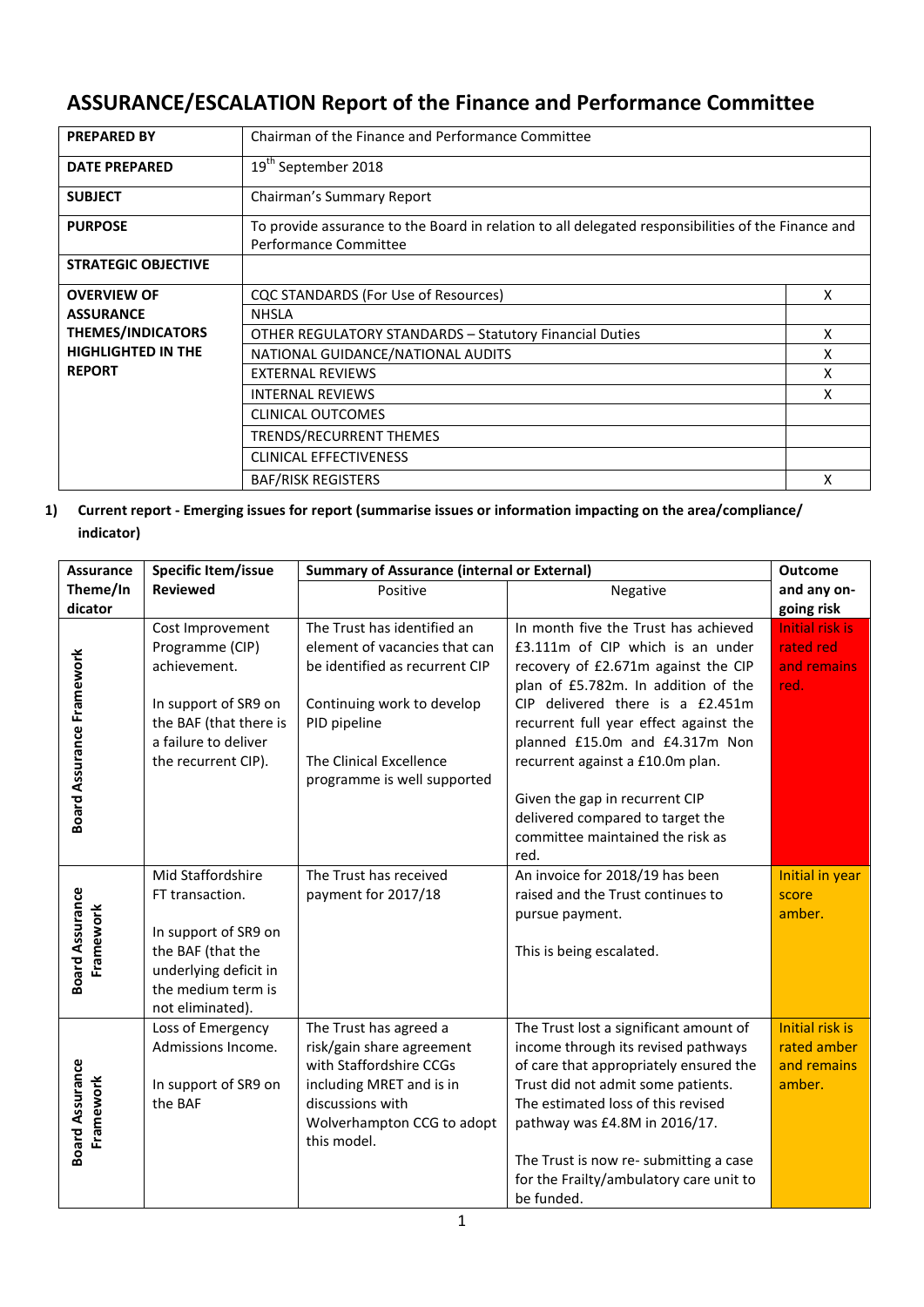|                                     | Provider<br>Sustainability Fund<br>(PSF).                                                                   | The Trust did not achieve its<br>financial plan for M5.                                                                                                                                                                                                                                        | The financial position and increased<br>CIP phasing for the year remains<br>extremely challenging.                                                                                                                                                                          | <b>Initial risk is</b><br>rated high<br>red and<br>remains high                     |
|-------------------------------------|-------------------------------------------------------------------------------------------------------------|------------------------------------------------------------------------------------------------------------------------------------------------------------------------------------------------------------------------------------------------------------------------------------------------|-----------------------------------------------------------------------------------------------------------------------------------------------------------------------------------------------------------------------------------------------------------------------------|-------------------------------------------------------------------------------------|
| <b>Board Assurance</b><br>Framework | In support of SR9 on<br>the BAF.                                                                            |                                                                                                                                                                                                                                                                                                | The Trust did not achieve its ED<br>phasing for Q1 and therefore did not<br>earn the PSF payment for that<br>element (30%). The performance<br>against the ED Q2 trajectory remains<br>very finely balanced.                                                                | red.                                                                                |
| <b>Board Assurance</b><br>Framework | Capital Programme.<br>In support of SR11 on<br>the BAF.                                                     | The Trust has now received<br>confirmation that Stroke and<br>Pathology are funded in the<br>next wave of STP capital but<br>the Trust has a process to<br>comply with, to access the                                                                                                          | The Trust has submitted the required<br>business cases and is working through<br>the questions/comments raised by<br>NHS Improvement. The Trust hasn't<br>yet received the cash.                                                                                            | <b>Initial risk is</b><br>rated high<br>amber and<br>altered to<br>medium<br>amber. |
|                                     |                                                                                                             | funds. All required<br>information is being collated.                                                                                                                                                                                                                                          |                                                                                                                                                                                                                                                                             |                                                                                     |
| <b>Risk Register</b>                | Material outstanding<br>Invoice with<br>Wolverhampton CCG<br>for £4.8m                                      | The Trust maintains its<br>position that it is providing<br>the right care for patients but<br>losing material monies as a<br>result and expects the fixed<br>cost/transitional costs should<br>be recognised.<br>The Trust is chasing a date for<br>the resolution of the<br>arbitration case | This was raised again with NHS<br>Improvement on 24 <sup>th</sup> October 2017/<br>14 November/15 December 2017/8 <sup>th</sup><br>march 2018/14 <sup>th</sup> August 2018/20 <sup>th</sup><br>September 2018.<br>The Trust has kept the debtor in the<br>2017/18 accounts. | <b>Initial risk is</b><br>rated amber<br>and remains<br>amber.                      |
| <b>Risk Register</b>                | *NEW RISK*<br>The cost of the<br>Agenda for Change<br>pay award is greater<br>than the funding<br>available | Central funding has been<br>identified to fund the Agenda<br>for Change pay award.                                                                                                                                                                                                             | The calculation of the cost compared<br>to the funding shows a £0.6m current<br>deficit which will increase as the<br>vacancy rate is reduced.                                                                                                                              | <b>Initial risk is</b><br>rated as<br><b>Amber and</b><br>remains<br>Amber.         |

### **Provide Details of further actions for mitigation of above issues/risks:**

## **See updated progress report**

**Additional Items:**

| Specific item/Issue                                                   | Lead            | Due Date                             | Status <sup>*</sup> |
|-----------------------------------------------------------------------|-----------------|--------------------------------------|---------------------|
| The Committee will examine in more<br>detail:                         |                 |                                      |                     |
| - 5 year backlog programme based on<br>new External Consultant Review | <b>CFO/HoED</b> | July 2018 - Complete                 |                     |
| - Detailed activity/income/capacity<br>plan for 2018/19               | CFO/COO         | July 2018 - Complete                 |                     |
| - Review of Primary Care Directorate                                  | CFO/COO/DCOO    | July 2018 - Now Nov 2018             |                     |
| - Long Term Financial Model                                           | <b>CFO/DCFO</b> | Nov 2018 following Forecast year End |                     |
| - Review of the Spell/FCE medicine<br>change in coding                | CFO/COO         | <b>Nov 2018</b>                      |                     |
| Status <sup>*</sup>                                                   |                 |                                      |                     |

| Action not yet | <b>Action In Progress</b> | Action in progress | <b>Action Completed</b> |
|----------------|---------------------------|--------------------|-------------------------|
| initiated      | but not on target or      | and on target      |                         |
|                | target has expired        |                    |                         |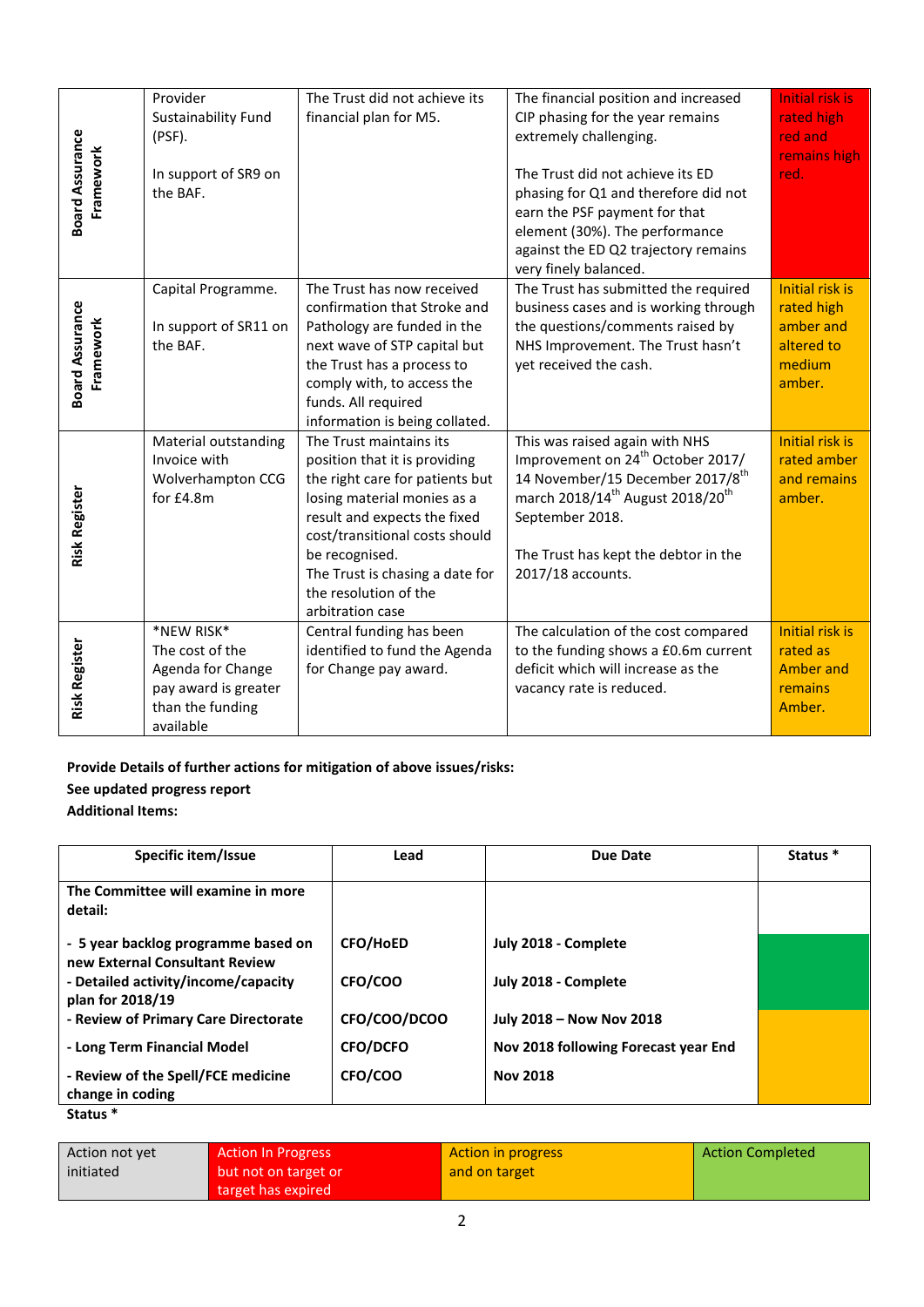### **2) Summary, conclusion and recommendations from meeting held on 20th June 2018:**

- a) The Committee discussed matters arising including an **update from a meeting with NHS Improvement (NHS I) on a review of the Cost Improvement Programme (CIP)** that had happened in between committee dates. NHS I were concerned at the level of achievement being made b**ut were not able to suggest any obvious areas of CIP that were missing**. NHS I had raised a vacancy freeze, whether there were any potential land sales, private sector repatriation and revaluing land and buildings. All of these issues had either been actioned (Land and buildings revalued) or were part of the current financial plan.
- b) The Committee **discussed the BAF and noted:**
	- There had been **no significant changes** in month as in July there had been a restructuring of the BAF and wholesale update of the risks.
	- That there was a **new risk (SR12) related to mortality** which would be added to the BAF and assigned to the Quality Governance and Assurance Committee.
	- That an additional entry would be added to the risk register with regard to the part unfunded cost pressure for the **Agenda for Change pay award estimated at £600k**.
- c) The Committee discussed the Long Term Financial Model and noted:
	- The update of the **LTFM had been deferred to November to reflect the forecast outturn for the Trust** which was due to be discussed in October at Committee.
	- That there was uncertainty in the **national planning round in terms of the funding allocations, the degree of change in contracting mechanisms/tariff and the date for release of the national planning guidance** and how this fitted with the proposed 10 year NHS plan. In absence of clear dates/guidance the Trust intended to continue with its own contracting intentions/contract negotiations and budget setting annual plan to the same timescale as the previous year.
- d) The Committee scrutinised the **Finance Report and Supplementary Finance Report for Month 5 and highlighted the following issues**:
	- The Trust is **behind the financial plan at month 5 by £1.346m including the Provider Stability Fund (PSF) or £0.376m excluding the PSF**. The PSF is underperforming by £0.97m as the Trust did not achieve its A&E Q1 trajectory and it is finely balanced for Q2 but prudently the Trust has assumed not achieved.
	- **Income has a positive variance to plan of £4.254m**, which includes a release of £0.4m in month due to fines provision no longer needed. August was the 2<sup>nd</sup> highest income month of the year with all areas of activity **above plan except for daycases**. This was predominantly due to one specialty - clinical haemotology which was under review by Division 2. **The Committee asked for assurance on this issue at the next meeting.**
	- **Expenditure is adverse to plan by £5.5m (excluding reserves and CIP)** which is **predominately due to pay expenditure exceeding the budget by £4.5m** which also includes the backpay of the Agenda for Change pay award. The pay award had **been calculated as underfunded by £0.6m in a full year**. Whilst there was a reduction in agency pay in month medical bank, nursing bank and underlying establishment pay spend were all up in month. **The Committee asked for assurance on the deep dive on pay spend at the next meeting.**

A contextual point was noted that local Trusts were extending notice periods to 3 months to keep staff which would force the Trust to respond.

• **Financial Risks:** This financial year is expected to be one of the most challenging years that the Trust has experienced and the key risks were:

1) A low contingency reserve compared to previous years.

2) A £25m CIP target and a £9.8m vacancy factor, both of which have only been partially delivered in the first five months of the year.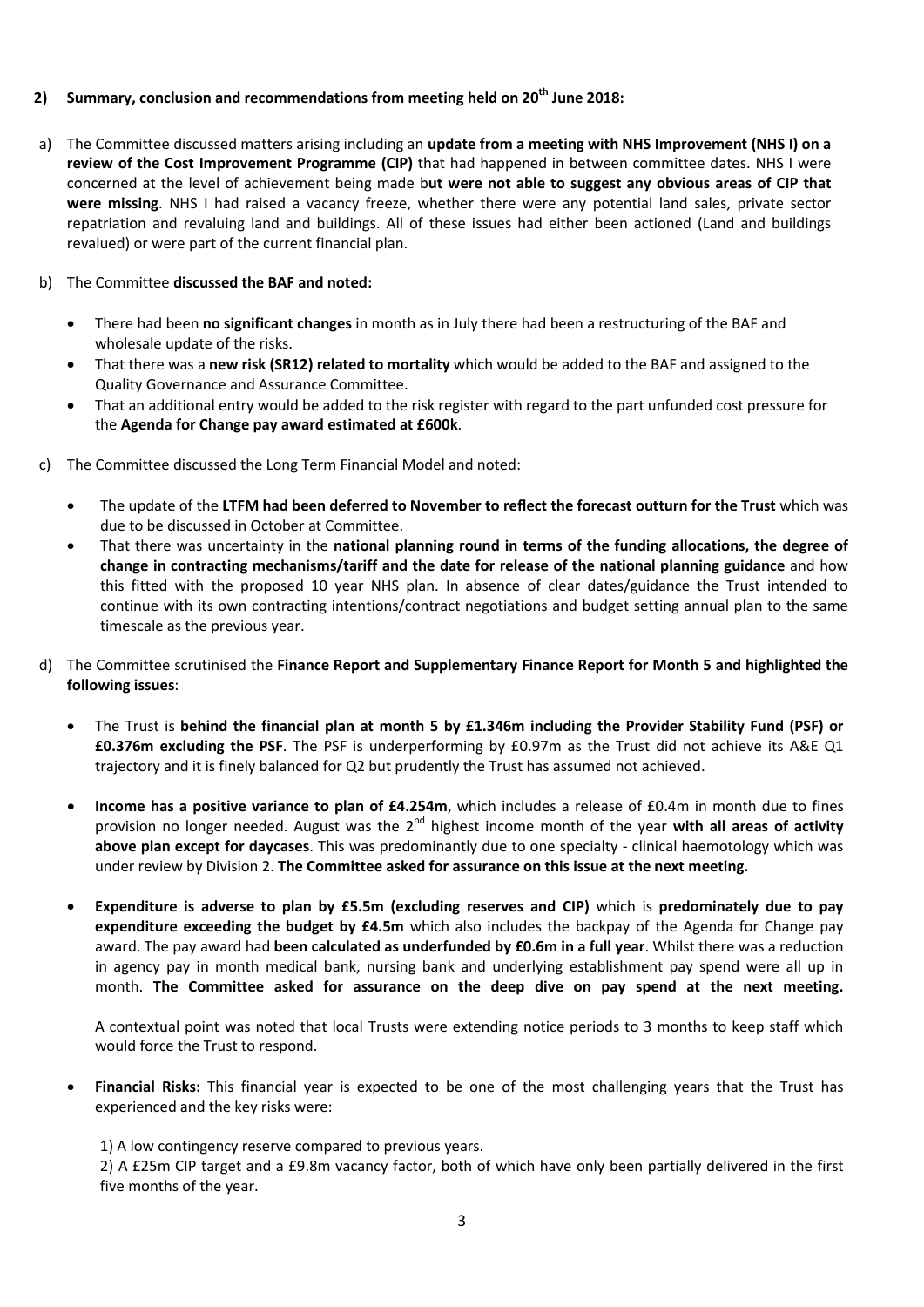3) The nationally agreed Agenda for Change pay award has identified a £0.6m funding shortfall 4) Agreeing funding for the AEC/frailty model of care and/or securing transition funding for the 2017/18 ward closure (£1.1m)

5) Payment of the £6m MSFT support

- **Cash:** At the 31st August 2018 the Trust had a **cash balance of £13.4m which was £1.6m above the plan**.
- The Committee commented on the costs of the use of **temporary staff in primary care** (Division 3) and how this related to the primary care business cases that were broadly cost neutral when approved. The operational input had been through the Group manager but this would involve the DCOO for Division 3 in future. It was also noted that **Division 3 had significant challenges in radiology due to vacancies and demand**. The Committee agreed to invite the DCOO for Division 3 to the November meeting.
- **Payment of suppliers**: The committee were keen to keep a close review of supplier payment terms and noted that the **methodology for calculating 30 day payment had been corrected showing a technical deterioration**. it was confirmed that **93% of suppliers were being paid within 40 days** and to the Trust's knowledge this was not creating any operational difficulties. In order to move to 30 days this would require a further £4m of working capital which the Trust did not feel was a good use of cash. This would potentially require the Trust to take a working capital loan from the DH at which point a condition of the loan would be to extend creditors to 90 days.
- e) The Committee received **the Financial Recovery Board** report and noted:
	- The 2018/**19 CIP Target is £25.000m**. This is broken down into a £15m recurrent CIP Target and £10m nonrecurrent CIP Target. **At month 5, the Trust is forecasting to deliver £6.769m which is a shortfall of £18.231m** against the CIP Target. The Trust's recurrent YTD delivery is £0.446m with forecast outturn of £2.451m and the Trust's non-recurrent YTD delivery is £2.665m with forecast outturn of £4.317m.
	- 33 PIDs have been approved by FRB.
	- The Trust has appro**ached NHS I for any potential areas that were not covered and no significant missed opportunities had been identified** beyond those referred to at 2) a).
	- Further work was being done **comparing non-recurrent CIP and vacancy factor to 2017/18**.
	- Further opportunity to find **procurement savings was being explored with UHNM** and it was noted that NHS supply chain had changed its contract from DHL to Unipart as part of a new future operating model.
	- It was noted that the **outpatient project was on track to achieve its transactional savings plan**.
- f) The Committee received an update on the **Performance Element of the IQP Report (National & Contractual Standards)** with the following issues**:**
	- RTT Waiting Times Performance reached the recovery trajectory figure for August, **achieving 90.98% for the month**. Each directorate continues to be monitored against their individual trajectories for both activity numbers and backlog reduction for each month. Diagnostic waiting times saw a slight deterioration during August. The pressure **points continue in Cardiac diagnostic testing** - additional sessions are utilised to keep up with demand.
	- Urgent Care Total time spent in the Emergency Department improved during August and the Trust was in the top 30 nationally, however, the 95% target was not met. There were 2 x 12 hour breaches during August due to Mental Health bed availability.

The Trust had attended a NHSI/NHSE risk summit to discuss the impact of the CQC report for Dudley Hospital and Shrewsbury & Telford Hospital NHS Trust (SATH) Emergency Departments (ED). **Any decisions on capacity at SATH would impact on the Trust and contingency planning was underway**. Should further admissions from Shropshire be received it was noted that the Trust would need **to renegotiate its Marginal rate of Emergency**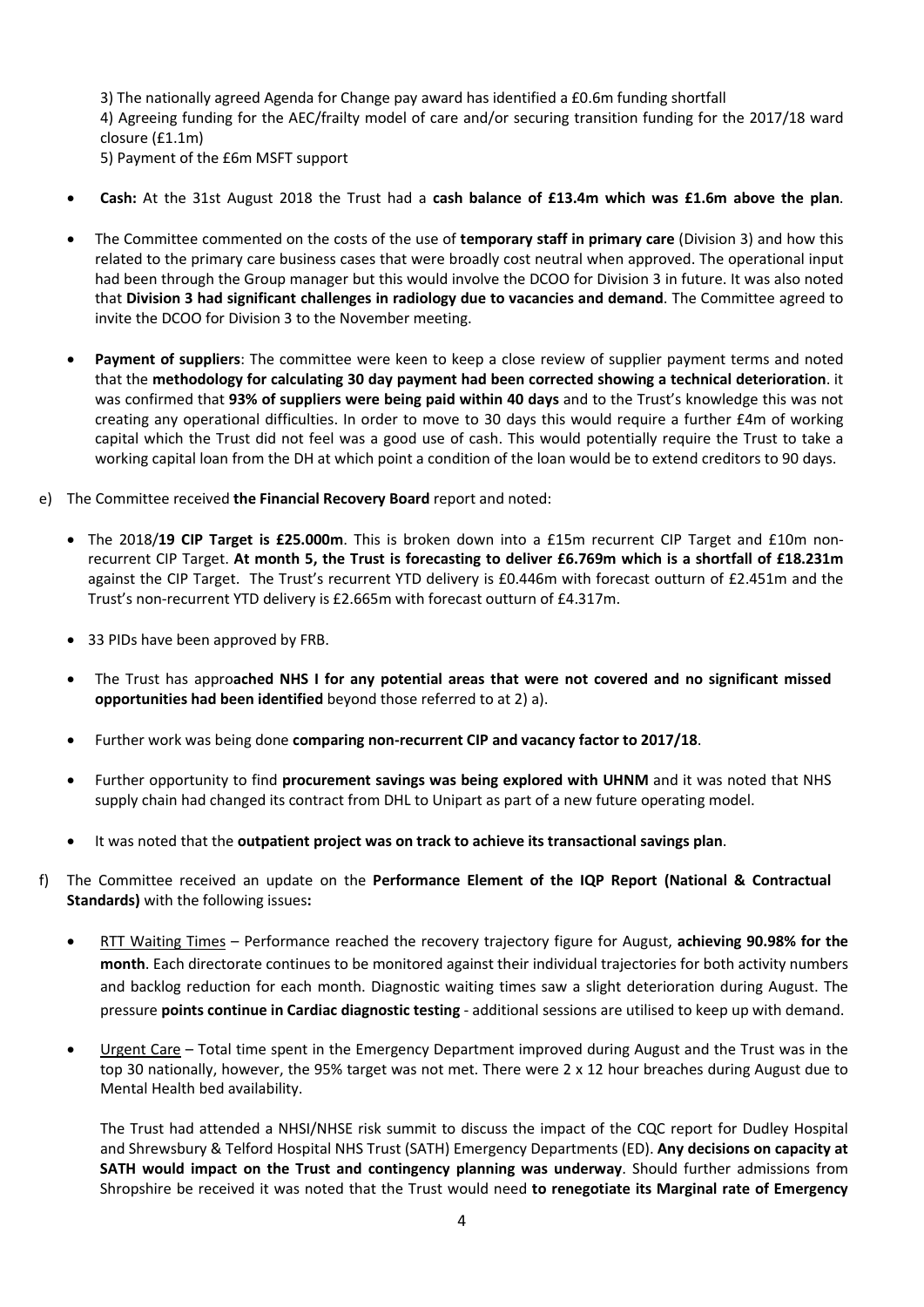### **Threshold**.

- Ambulance Handover Ambulance handover had improved during August, with an increase of  $5 6\%$ ambulance conveyances. The Trust **has also been receiving regular diverts from Russells Hall Hospital**.
- Winter Capital Funds 3 business cases for additional funding, **totalling £1.85m, had been approved by NHS I** but would need to be spent by 24/12/18. The schemes consisted of; 1 additional MRI pad (£50k), reconfiguration of some minor cubicles within the Emergency Department to reconfigure the Paediatric waiting area (£500k already in the Capital Programme) and refurbishment of a ward that will be opened to assist with winter pressures.
- Cancer Waiting Times The performance figures are as follows:
	- **2 Week Wait:** the breaches in month were as follows; 56.8% were due to internal issues (capacity) and 43.2% were patient choice.
	- **2WW Breast Symptomatic:** the breaches in month were as follows; 25.9% were due to capacity issues and 74.1% were patient choice.
	- **31 Day to Treatment:** 24 patient breaches in month, 18 were due to capacity issues, 3 complex cases and 3 patient initiated.
	- **31 Day Sub Surgery:** 9 patient breaches in month; 8 were due to capacity issues and 1 patient initiated.
	- **31 Day Sub Radiotherapy:** 36 patient breaches in month; 35 were due to capacity issues and 1 patient initiated.
	- **62 Day to Treatment:** 54 patient breaches in month.
	- **62 Day Screening:** 2 patient breaches in month.
	- **62 Day Consultant Upgrade:** 18 patient breaches in month.
	- **Patients over 104 days** Following July 2018 month end final upload 14 patients were treated at 104+ days on a cancer pathway during the month, all of these patients had a harm review and no harm was identified.

The Committee noted that this **was the most challenging performance for the Trust** and had set a target of treating 105 patients per month, based on static referrals. However, the number of referrals had increased meaning that the baseline would need to increase to 118 to ensure that the Trust can treat patients from the backlog. The baseline has been increased from September onwards, however it was noted if the number of referrals keep increasing it would have a negative impact.

It was noted that there had been a deteri**oration of national cancer performance linked in part to the electronic referral system** which had generated an increase in the number of referrals. In addition there was a high number of DNA's (20%) of patients that were being referred via the fast track pathway and it was believed that this was in part due to GPs not informing patients that this referral was for potential cancer treatment and therefore urgent.

The national Cancer Intensive Support Team are working with the Trust as well as the Cancer Alliance. The national team are identifying a lack of diagnostic workforce capacity caused by national shortages as well as some process improvement opportunities. **The Committee will receive a full report in October.**

#### g) The Committee noted the **Performance on Fines** report.

h) The Committee received an SLR report based on 2 months due to reference cost production which included bubble charts. One challenge regarding the data on critical care was being reviewed.

#### i) The Committee **noted the following reports:**

- Financial monitoring return and Commentary for Month 5.
- Financial Monitoring NHS I template.
- Annual Work Plan.
- Finance Minutes.
- Capital Report.